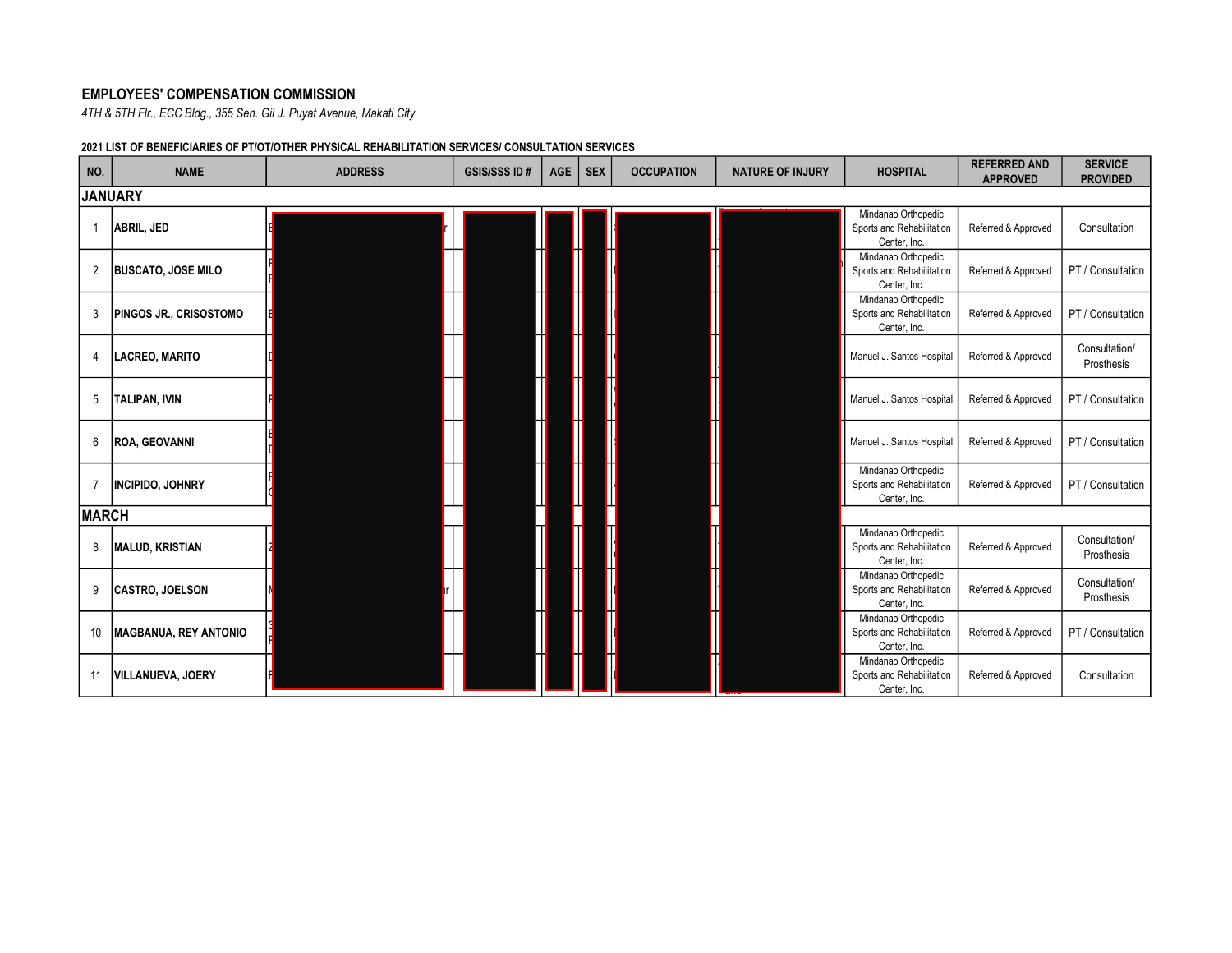| NO.        | <b>NAME</b>               | <b>ADDRESS</b> | <b>GSIS/SSS ID#</b> | <b>AGE</b> | <b>SEX</b> | <b>OCCUPATION</b> | <b>NATURE OF INJURY</b> | <b>HOSPITAL</b>                                                  | <b>REFERRED AND</b><br><b>APPROVED</b> | <b>SERVICE</b><br><b>PROVIDED</b> |
|------------|---------------------------|----------------|---------------------|------------|------------|-------------------|-------------------------|------------------------------------------------------------------|----------------------------------------|-----------------------------------|
| 12         | <b>FLORES, REY</b>        |                |                     |            |            |                   |                         | Mindanao Orthopedic<br>Sports and Rehabilitation<br>Center, Inc. | Referred & Approved                    | PT / Consultation                 |
| 13         | <b>ABONG, NORMA</b>       |                |                     |            |            |                   |                         | Mindanao Orthopedic<br>Sports and Rehabilitation<br>Center, Inc. | Referred & Approved                    | PT / Consultation                 |
| 14         | <b>BERINGUEL, ROMULO</b>  |                |                     |            |            |                   |                         | Mindanao Orthopedic<br>Sports and Rehabilitation<br>Center, Inc. | Referred & Approved                    | Consultation                      |
| 15         | <b>REPALAM, REYNALDO</b>  |                |                     |            |            |                   |                         | Mindanao Orthopedic<br>Sports and Rehabilitation<br>Center, Inc. | Referred & Approved                    | Consultation                      |
|            | <b>APRIL</b>              |                |                     |            |            |                   |                         |                                                                  |                                        |                                   |
| 16         | PABRO, JOHN               |                |                     |            |            |                   |                         | Manuel J. Santos Hospital                                        | Referred & Approved                    | PT / Consultation                 |
| <b>MAY</b> |                           |                |                     |            |            |                   |                         |                                                                  |                                        |                                   |
| 17         | <b>RELACION, DENDO</b>    |                |                     |            |            |                   |                         | Mindanao Orthopedic<br>Sports and Rehabilitation<br>Center, Inc. | Referred & Approved                    | PT / Consultation                 |
| 18         | <b>GAMAO, ERIC</b>        |                |                     |            |            |                   |                         | Mindanao Orthopedic<br>Sports and Rehabilitation<br>Center, Inc. | Referred & Approved                    | PT / Consultation                 |
| 19         | <b>TERNIO, SALLY</b>      |                |                     |            |            |                   |                         | Mindanao Orthopedic<br>Sports and Rehabilitation<br>Center, Inc. | Referred & Approved                    | PT / Consultation                 |
| 20         | <b>DANSIAGAN, ELMER</b>   |                |                     |            |            |                   |                         | Mindanao Orthopedic<br>Sports and Rehabilitation<br>Center, Inc. | Referred & Approved                    | PT / Consultation                 |
| 21         | LAROZA, RAFY              |                |                     |            |            |                   |                         | Mindanao Orthopedic<br>Sports and Rehabilitation<br>Center, Inc. | Referred & Approved                    | PT / Consultation                 |
| 22         | <b>OCUM, JUN LEO PRIX</b> |                |                     |            |            |                   |                         | Mindanao Orthopedic<br>Sports and Rehabilitation<br>Center, Inc. | Referred & Approved                    | PT / Consultation                 |